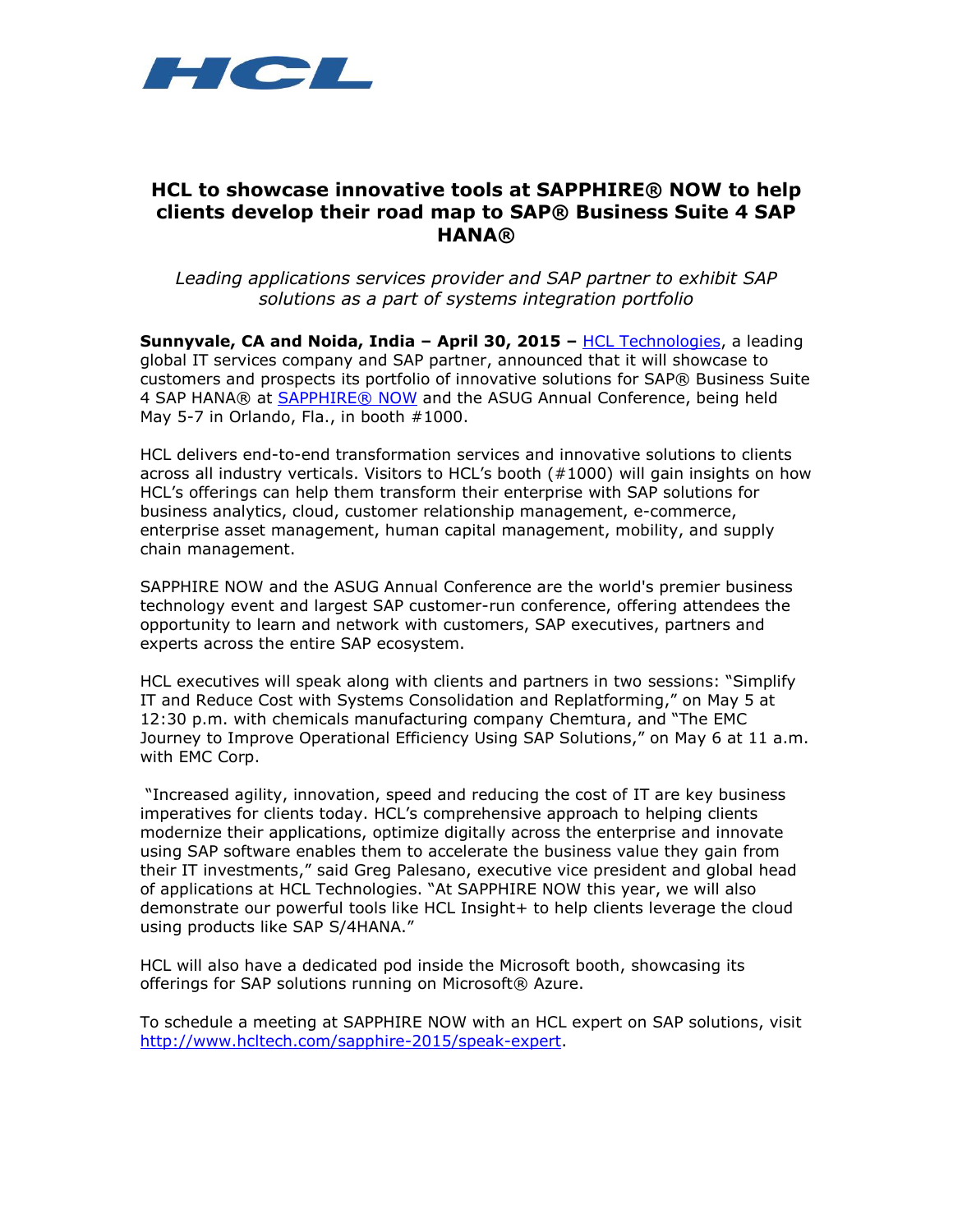

### **About HCL Technologies**

HCL Technologies is a leading global IT services company working with clients in the areas that impact and redefine the core of their businesses. Since its emergence on global landscape after its IPO in 1999, HCL has focused on 'transformational outsourcing', underlined by innovation and value creation, offering an integrated portfolio of services including software-led IT solutions, remote infrastructure management, engineering and R&D services and Business services. HCL leverages its extensive global offshore infrastructure and network of offices in 31 countries to provide holistic, multi-service delivery in key industry verticals including Financial Services, Manufacturing, Consumer Services, Public Services and Healthcare & Life sciences. HCL's organizational beliefs of 'Employees First, Customers Second', 'Trust, Transparency and Flexibility', and 'Value Centricity' empower its 104,184 Ideapreneurs to create real value for customers by delivering a Relationship Beyond the Contract. HCL Technologies, along with its subsidiaries, had consolidated revenues of US\$ 5.8 billion, as on 31st March 2015 (on LTM basis). For more information, please visit [www.hcltech.com](http://www.hcltech.com/)

#### **HCL Forward-looking Statements**

Certain statements in this release are forward-looking statements, which involve a number of risks, uncertainties, assumptions and other factors that could cause actual results to differ materially from those in such forward-looking statements. All statements, other than statements of historical fact are statements that could be deemed forward looking statements, including but not limited to the statements containing the words 'planned', 'expects', 'believes',' strategy', 'opportunity', 'anticipates', 'hopes' or other similar words. The risks and uncertainties relating to these statements include, but are not limited to, risks and uncertainties regarding impact of pending regulatory proceedings, fluctuations in earnings, our ability to manage growth, intense competition in IT services, Business Process Outsourcing and consulting services including those factors which may affect our cost advantage, wage increases in India, customer acceptances of our services, products and fee structures, our ability to attract and retain highly skilled professionals, our ability to integrate acquired assets in a cost effective and timely manner, time and cost overruns on fixed-price, fixed-time frame contracts, client concentration, restrictions on immigration, our ability to manage our international operations, reduced demand for technology in our key focus areas, disruptions in telecommunication networks, our ability to successfully complete and integrate potential acquisitions, the success of our brand development efforts, liability for damages on our service contracts, the success of the companies /entities in which we have made strategic investments, withdrawal of governmental fiscal incentives, political instability, legal restrictions on raising capital or acquiring companies outside India, and unauthorized use of our intellectual property, other risks, uncertainties and general economic conditions affecting our industry. There can be no assurance that the forward looking statements made herein will prove to be accurate, and issuance of such forward looking statements should not be regarded as a representation by the Company, or any other person, that the objective and plans of the Company will be achieved. All forward looking statements made herein are based on information presently available to the management of the Company and the Company does not undertake to update any forward-looking statement that may be made from time to time by or on behalf of the Company.

#### ###

SAP, SAPPHIRE, SAP HANA and other SAP products and services mentioned herein as well as their respective logos are trademarks or registered trademarks of SAP SE (or an SAP affiliate company) in Germany and other countries. See [http://www.sap.com/corporate](http://www.sap.com/corporate-en/legal/copyright/index.epx)[en/legal/copyright/index.epx](http://www.sap.com/corporate-en/legal/copyright/index.epx) for additional trademark information and notices.

All other product and service names mentioned are the trademarks of their respective companies.